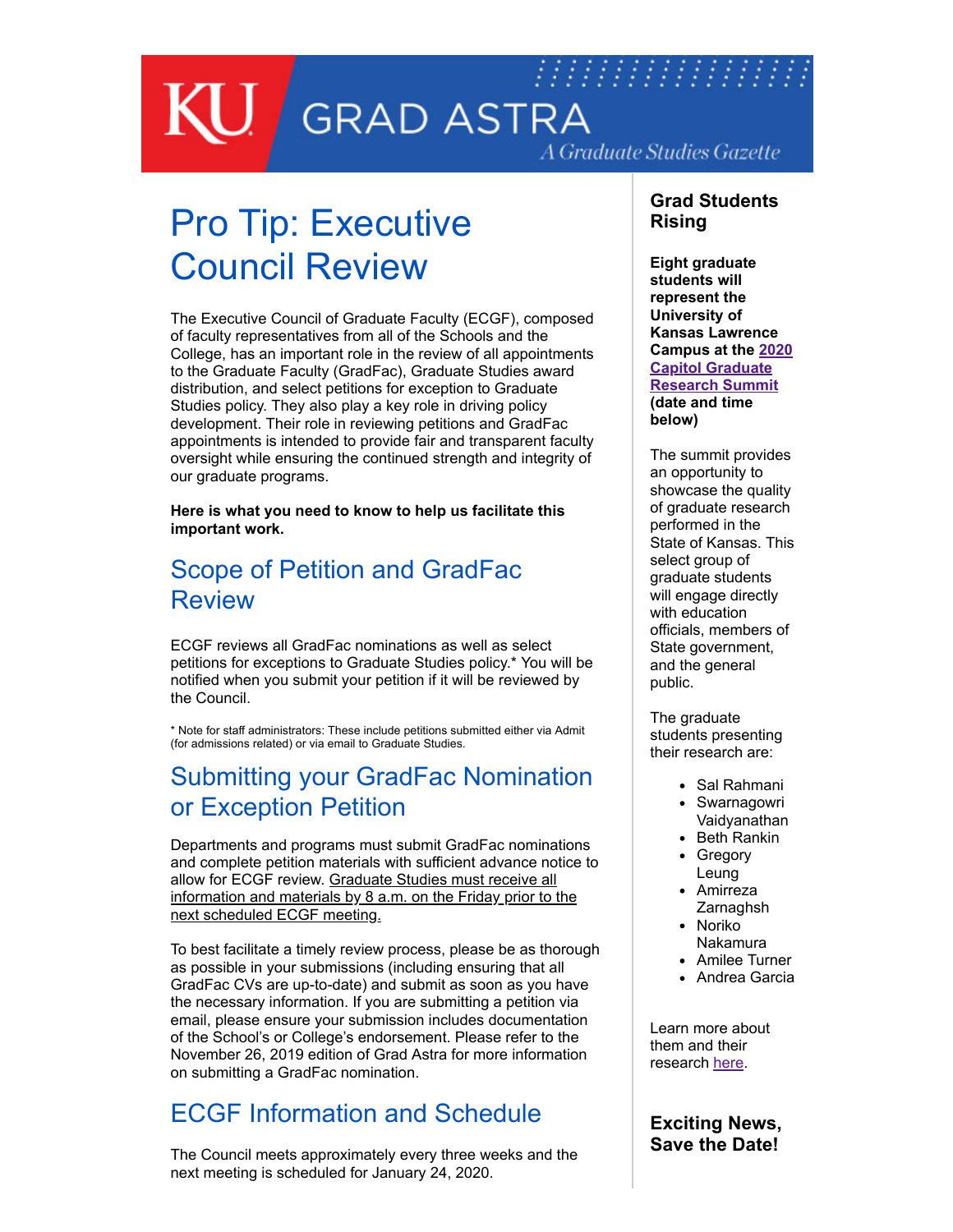Graduate Studies will make significant updates to the Graduate Studies website over Spring and Summer 2020. We hope to provide more comprehensive information about ECGF composition and activities, including a set of Bylaws currently being developed by the Council. In the meantime, please bookmark the current [Executive Council page.](http://graduate.ku.edu/executive-council-graduate-faculty) There you will find a list of current ECGF members, meeting dates, and the minutes of previous meetings.

### ECGF Decisions

Beginning in Spring 2020, we will adhere to a new timeline for turnaround and communication regarding Council decisions.

Within two business days of meeting:

- The Graduate Faculty Database will be updated with new appointment information and the corresponding PTD form processed. In the event the Council denies a nomination for a Graduate Faculty appointment, this information will be communicated to the department contact via email.
- The outcomes of any urgent petitions will be communicated. "Urgent" means that delays could cause admission, progress to degree, or employment to be compromised.

Within five business days of meeting:

The outcomes of any non-urgent petitions will be communicated.

### Expedited Requests

In extraordinary circumstances, you may request expedited review by emailing Graduate Studies at [grad-petitions@ku.edu](mailto:grad-petitions@ku.edu) with "Expedite" in the subject line. The Vice Provost of Graduate Studies will determine whether expedited review is warranted. Therefore, the email should include a clear statement of the policy exception sought, the justification, complete documentation, and the date by which the review decision is required. Please do not request expedited review unless the delay would create a significant negative impact on an admission decision, a student's progress to degree, or employment. For an expedited process to work, all departments must make judicious use of this option. Please plan ahead so that your use of this option is limited to cases that truly warrant it.

## Quick Tips:

#### Petition Email

Graduate Studies has a new email address dedicated solely to managing non-Admit petitions! Any petitions not related to admissions should be sent to [grad-petitions@ku.edu.](mailto:grad-petitions@ku.edu) These petitions will be reviewed by the Executive Council of Graduate Faculty, as described above.

**2020 Capitol Graduate Research Summit** *Wednesday, Feb. 26th 10:00 a.m. to 1:00 p.m. 1st floor Rotunda, State Capitol Building in Topeka, Kansas.*